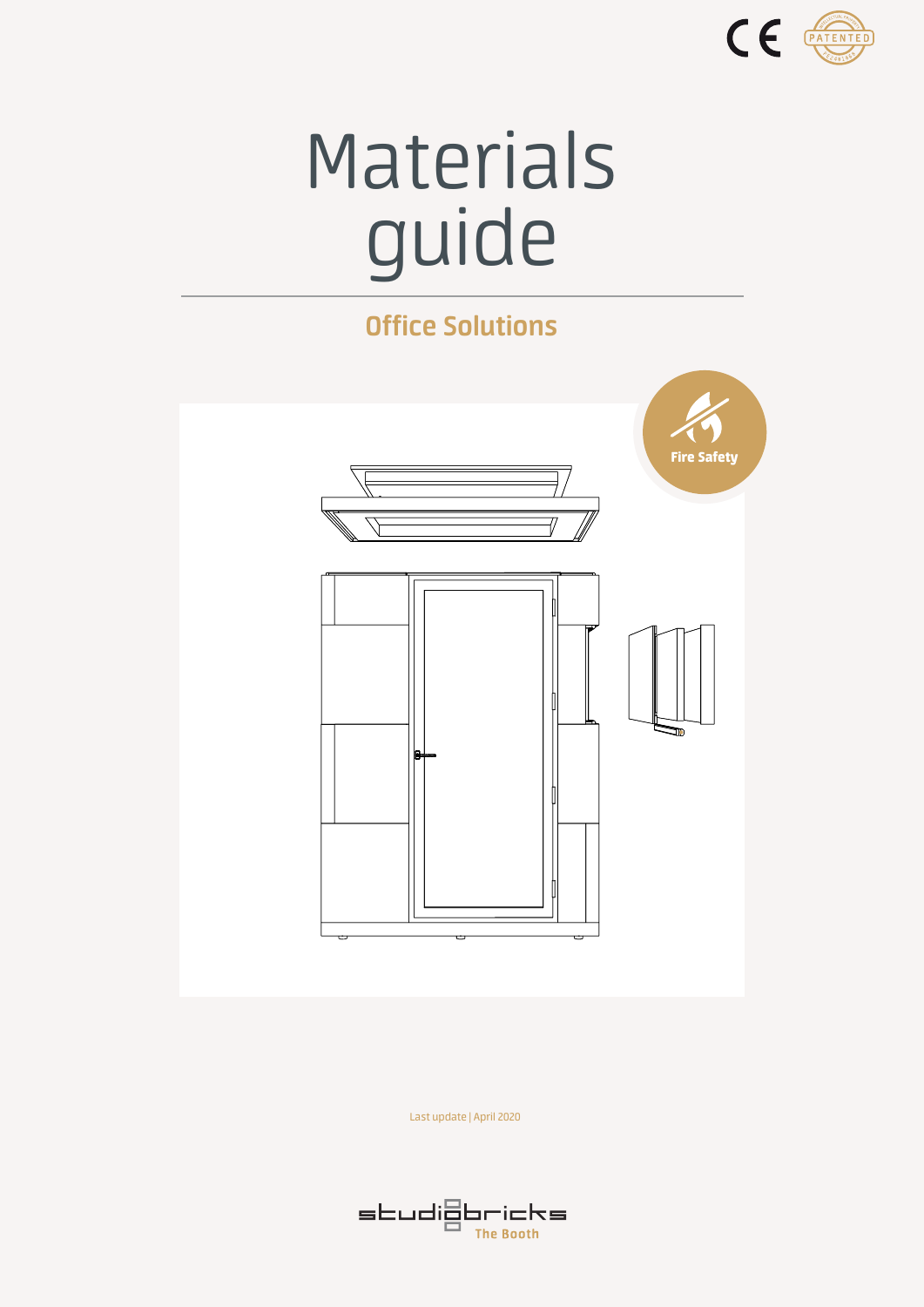

| <b>Product</b>            | CE marking:                  | 3              |
|---------------------------|------------------------------|----------------|
|                           |                              |                |
| <b>Structure</b>          | <b>Brick</b>                 | $\overline{4}$ |
|                           | <b>Roof and floor frames</b> | 5              |
|                           | <b>Battens</b>               | $\overline{6}$ |
|                           |                              |                |
| <b>Windows</b><br>& doors | Alluminium door              | $\overline{7}$ |
|                           | PVC door                     | 8              |
|                           | Anti-panic full glass door   | 9              |
|                           | Folding door                 | 10             |
|                           | <b>Standard window</b>       | 11             |
|                           |                              |                |
| <b>Interior</b>           | Inner pannels and desks      | 12             |
|                           | <b>Absorbers</b>             | 13             |
|                           | Ground brick with carpet     | 14             |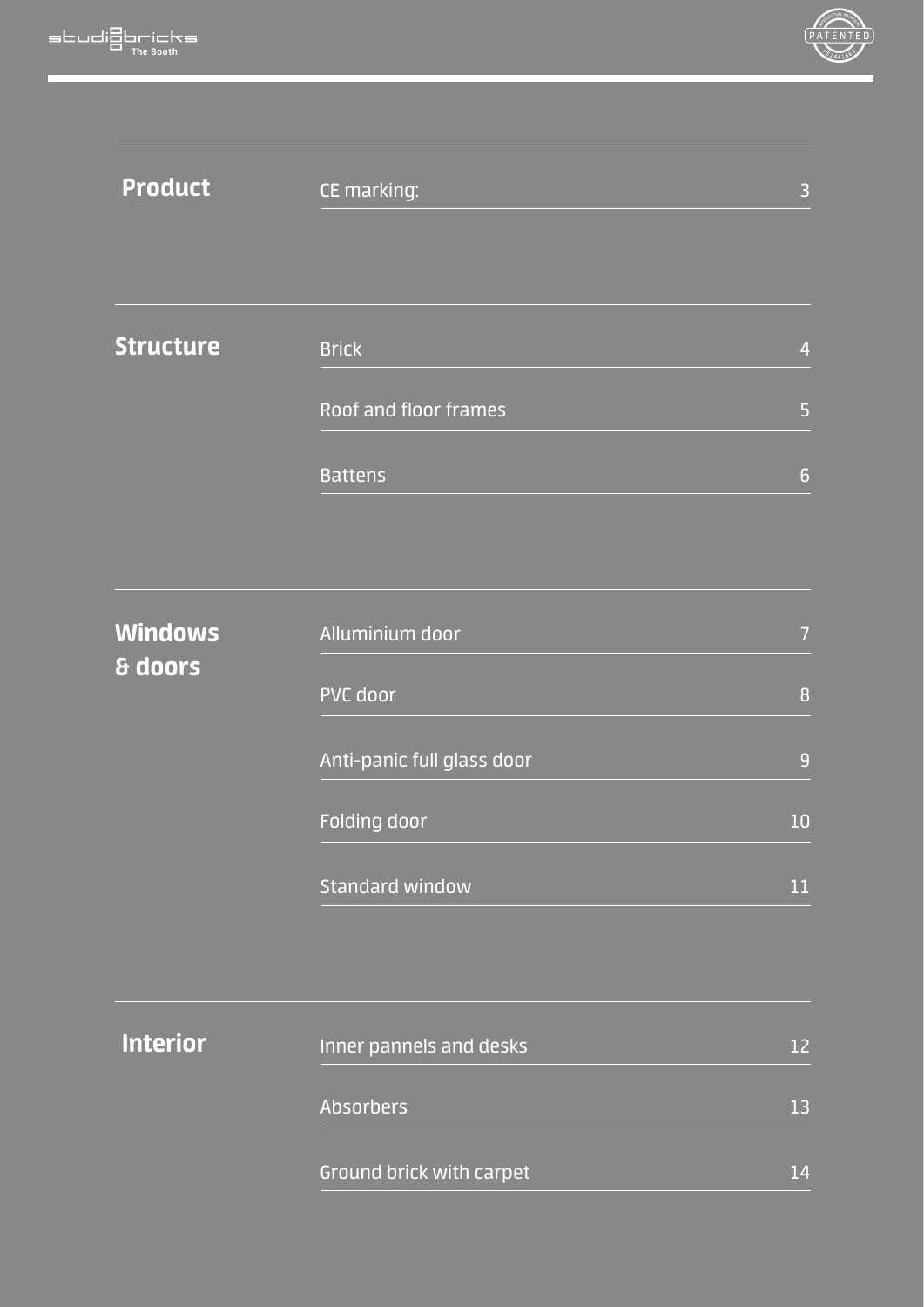



# **Product certification**

### **CE marking: 03**



### **Applicable standards**

- UNE-EN 60335-1:2012 +/A11:2014 +/AC:2014 +/A13:2017 [View certifications](https://studiobricksofficesolutions.com/wp-content/uploads/2020/04/Applus-2036400148_STUDIOBRICKS_CABIN_signed.pdf)  $Q$ "Household and similar electrical appliances -Safety—Part 1: General requirements "
- UNE-EN 61293:2002\* (IEC 61293:1994) "Marking of electrical equipment with ratings related to electrical supply - Safety requirements"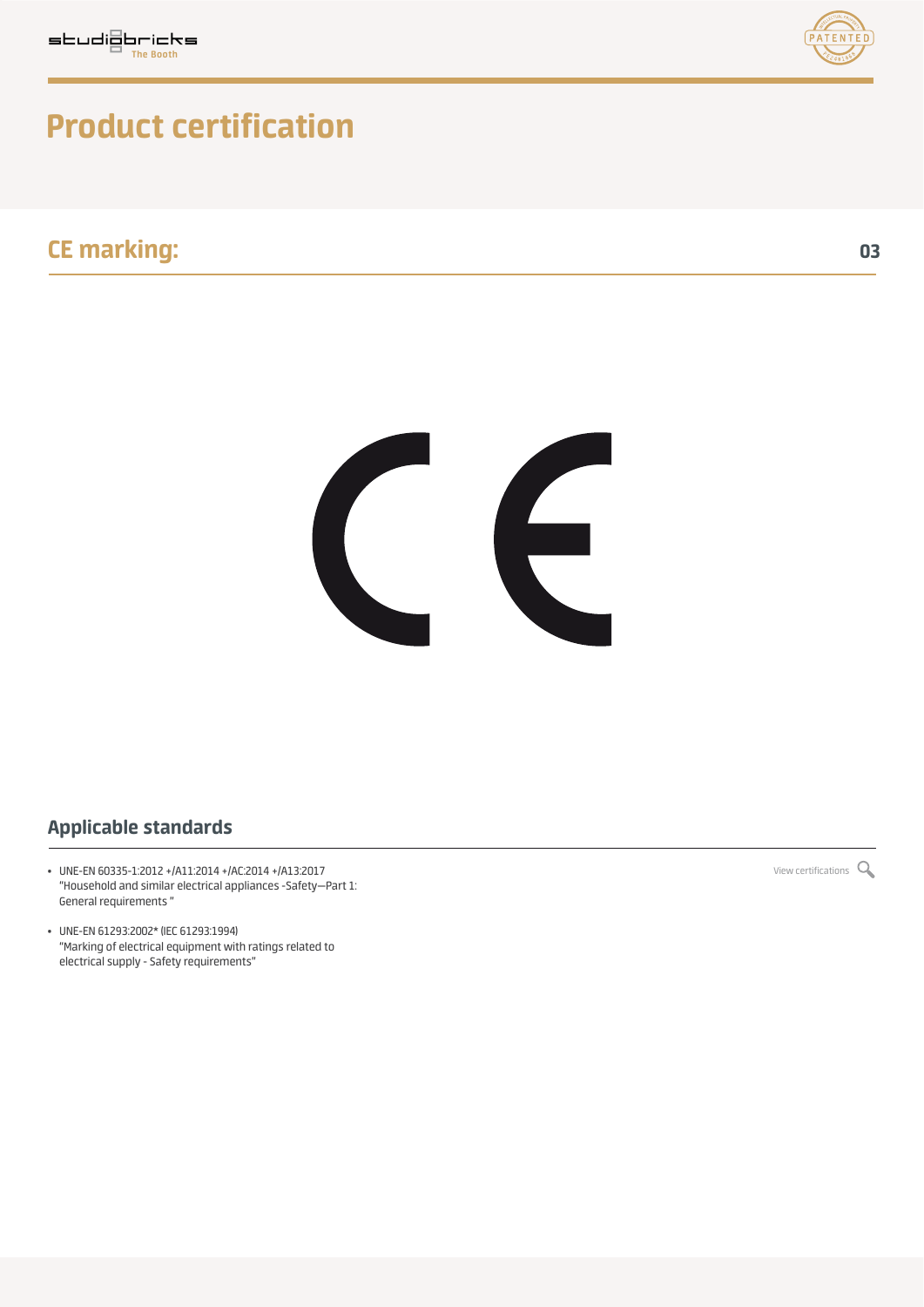### **Structure**

**Brick:**

 $\star$ 



**04**



**MDF fiberboard\***

• Lacquered Medium-density fibreboard (MDF). Low formaldehyde emission (CARB2)

### **Acoustic agglomerate**

• 40 mm. acoustic agglomerate.  $\alpha$ Panels of agglomerated polyurethane foam and fibres

### **White glue**

• Vinyl Acetate Homopolymer  $\Omega$ 

### **Lacquer**

• Renner® RAF-P Pigmented. Pigmented Fire Retardant PU System. Class 1 reaction to fire certified system in accordance to DM 06/03/92 UNI9796

#### **HPL**

• High pressure decorative laminates (HPL), according to EN  $\sim$ 438-1:2016, EN 438-2:2016, EN 438-4:2016 and EN 438-8:2009

[View certifications](https://studiobricksofficesolutions.com/wp-content/uploads/2020/04/mdf-CARB2-cert.pdf) Q

[View certifications](https://studiobricksofficesolutions.com/wp-content/uploads/2019/06/renner-cert.pdf) Q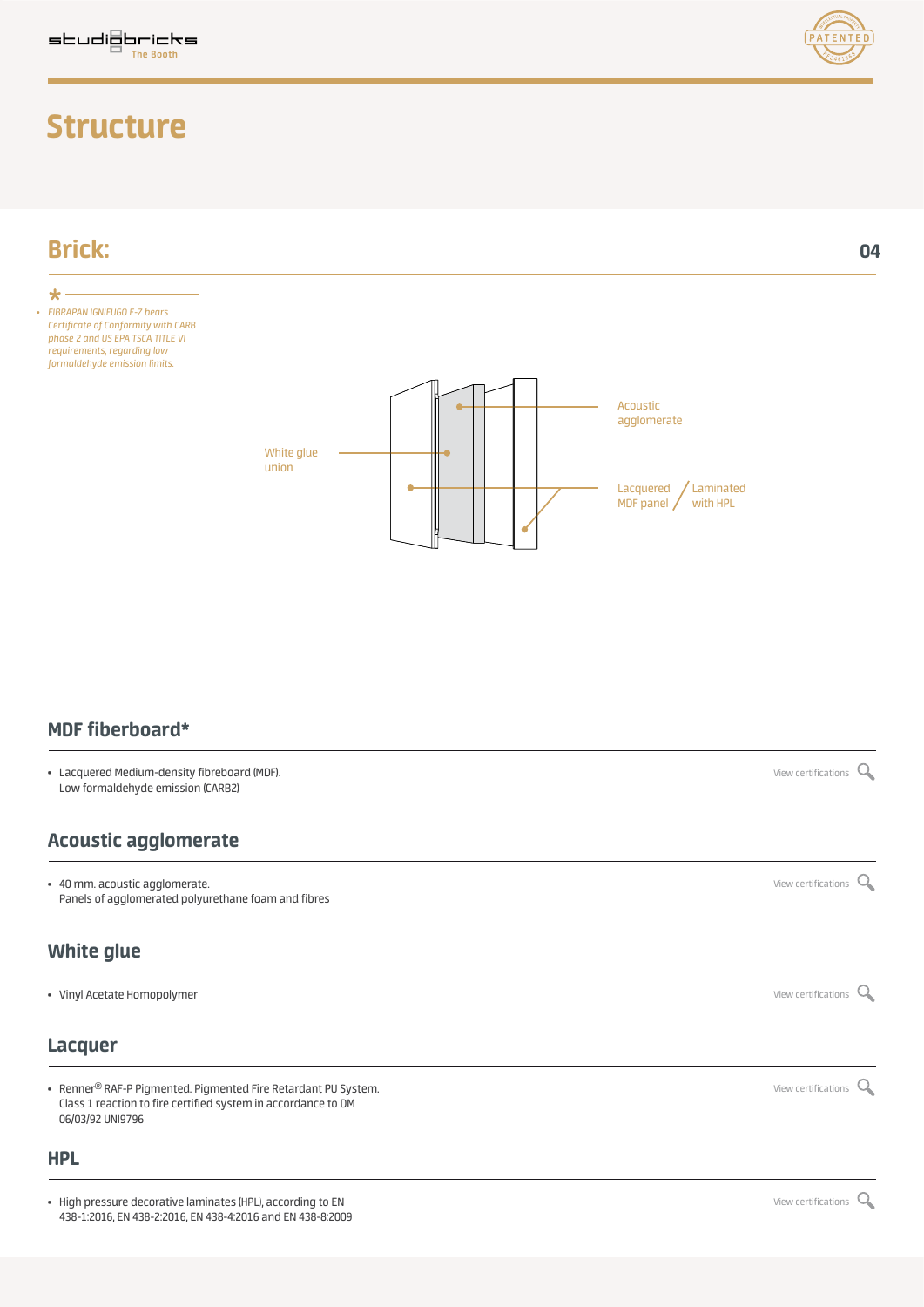### **Structure**



*• FIBRAPAN IGNIFUGO E-Z bears Certificate of Conformity with CARB phase 2 and US EPA TSCA TITLE VI requirements, regarding low formaldehyde emission limits.*

 $\star$ 



### **MDF fiberboard\***

- Lacquered Medium-density fibreboard (MDF). Low formaldehyde emission (CARB2)
- \*Roof/floor rings and beams from made to measure projects can be made of solid pine.

### **Acoustic agglomerate**

• 40 mm. acoustic agglomerate.  $\sim$ Panels of agglomerated polyurethane foam and fibres

### **White glue**

• Vinyl Acetate Homopolymer  $\alpha$ 

### **Lacquer**

• Renner® RAF-P Pigmented. Pigmented Fire Retardant PU System. Class 1 reaction to fire certified system in accordance to DM 06/03/92 UNI9796



[View certifications](https://studiobricksofficesolutions.com/wp-content/uploads/2019/06/soldevila-cert.pdf)  $\mathsf{Q}$ 

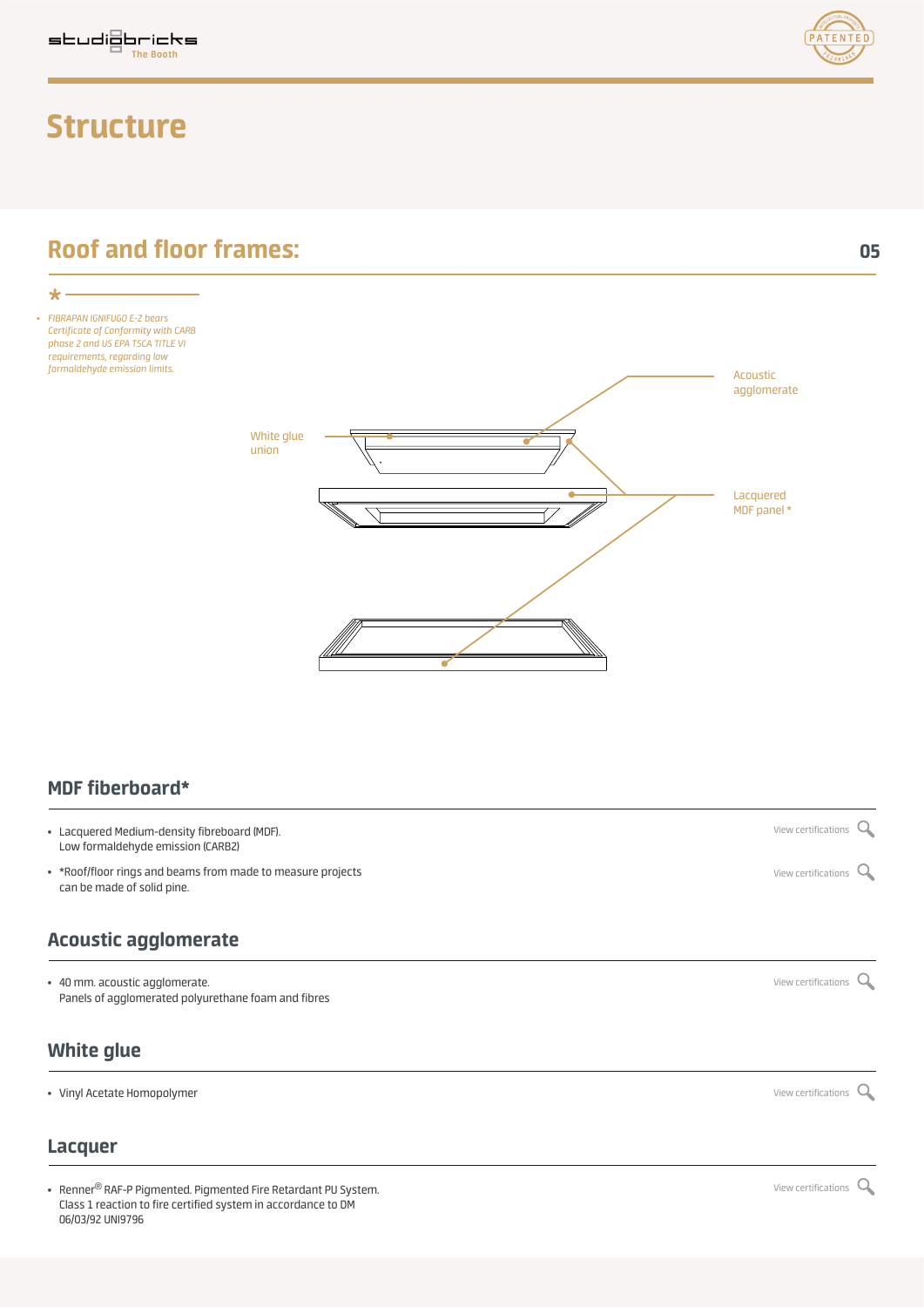### **Structure**

*• FIBRAPAN IGNIFUGO E-Z bears Certificate of Conformity with CARB phase 2 and US EPA TSCA TITLE VI requirements, regarding low formaldehyde emission limits.*

*• FIBRABEL NAF is approved (n° N-18-177) by the Air Resource Board (ARB) as a no-added formaldehyde based resin (NAF) MDF board (section 93120.3 of the ATCM 'Airborne Toxic Control Measure'). This implies that formaldehyde emission is less than 0,04 ppm (90% of tested material), with a maximum of 0.06 ppm for every single measurement.*

**Battens:**

 $\star$ 

### **MDF fiberboard\***

• Lacquered Medium-density fibreboard (MDF). We would be a state of the state of the [View certifications](https://studiobricksofficesolutions.com/wp-content/uploads/2020/04/mdf-CARB2-cert.pdf) of View certifications of View certifications of View certifications of View certifications of View certifications of Low formaldehyde emission (CARB2)

### **Acoustic agglomerate**

• 11 mm. acoustic agglomerate.  $\alpha$ Panels of agglomerated polyurethane foam and fibres

### **White glue**

• Vinyl Acetate Homopolymer  $\alpha$ 





**06**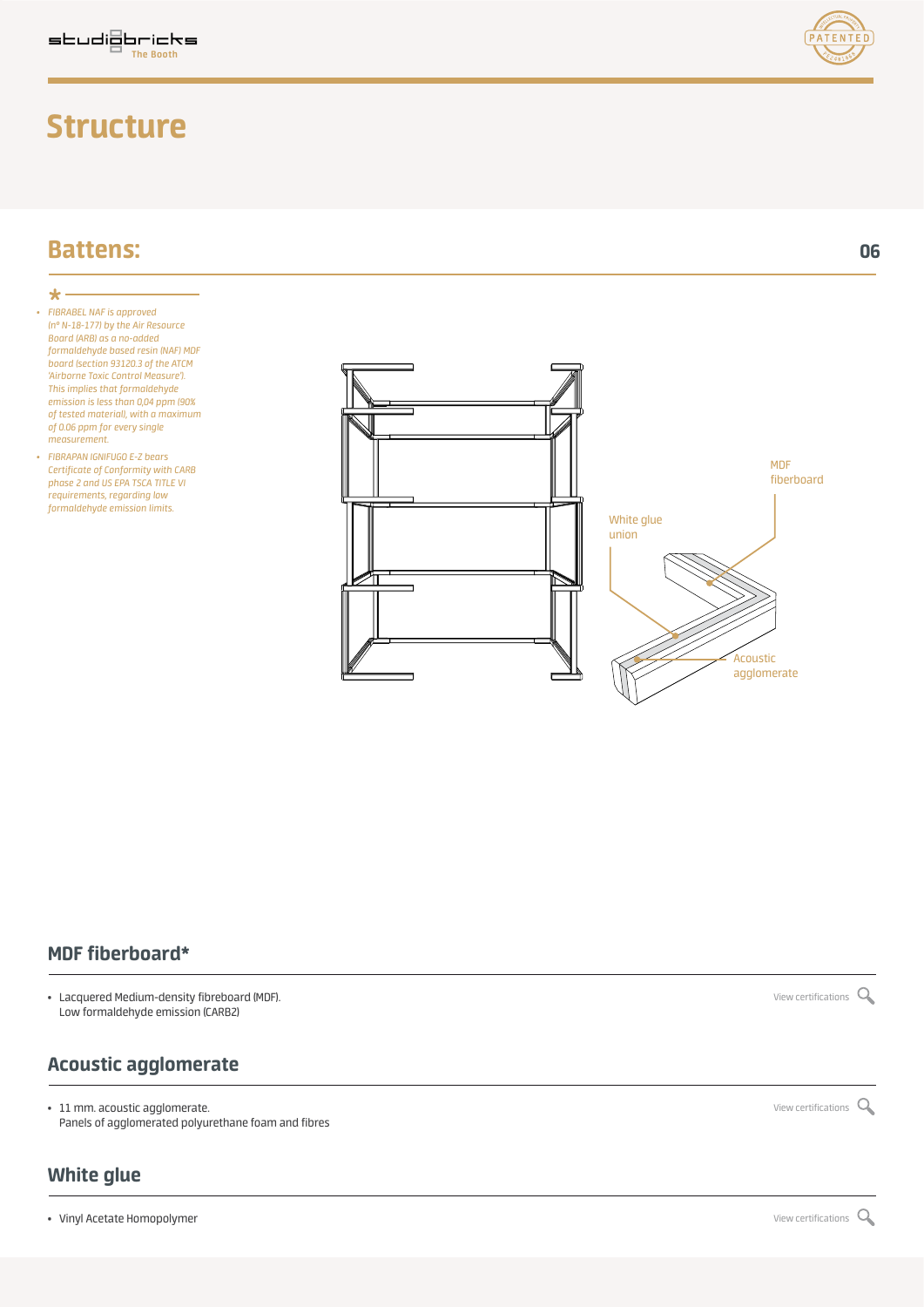### **Alluminium door: 07**



#### **Glass**

• Double laminated glass (butyral BPV sheet) with a camera.  $\sim$   $\blacksquare$ According to regulation UNE-EN ISO 9001: 2015

### **Alluminium**

• Extruded aluminum profiles according to European standards  $\alpha$  and  $\alpha$  and  $\alpha$  are  $\alpha$  is the view certifications  $\alpha$ EN 755-9 and EN 12020. Anodized and/or lacquered.

### **Poliuretane**

• Elastic sealer based on silanized polyurethane. Free of  $\sim$  [View certifications](https://studiobricksofficesolutions.com/wp-content/uploads/2019/06/selladorpolimero-cert.pdf)  $\sim$ isocyanates, silicones, and solvents.

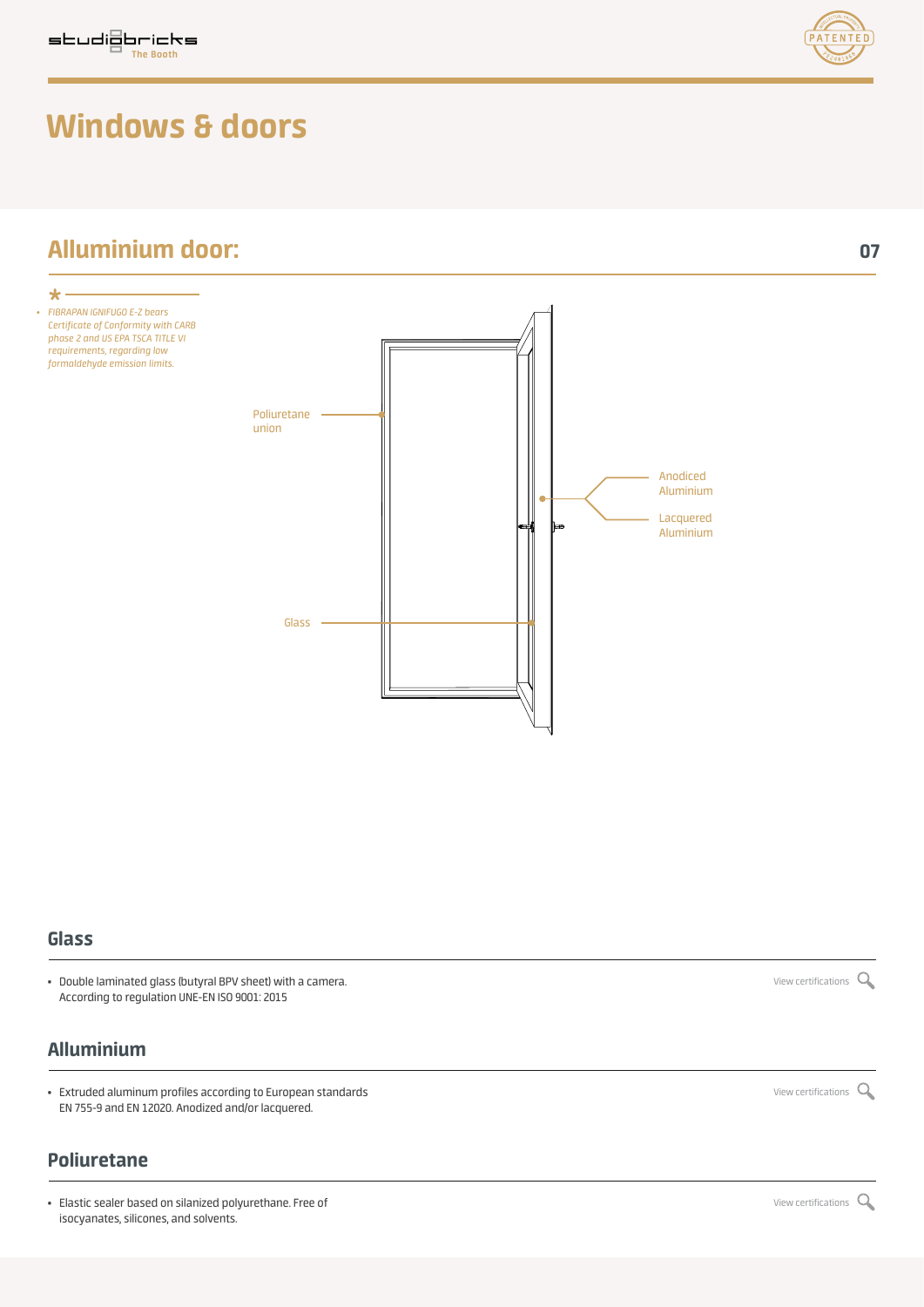

#### **Glass**

• Double laminated glass (butyral BPV sheet) with a camera.  $\sim$ According to regulation UNE-EN ISO 9001: 2015

### **PVC**

• Rehau<sup>®</sup> unplasticized polyvinylchloride (PVC-U) profiles.  $\sim$  and the state of the state of the state of the view certifications  $\sim$  view certifications  $\sim$ UNE-EN 12608-2003 ad RAL GZ 716 certified.

### **Poliuretane**

• Elastic sealer based on silanized polyurethane. Free of  $\sim$  [View certifications](https://studiobricksofficesolutions.com/wp-content/uploads/2019/06/selladorpolimero-cert.pdf)  $\sim$ isocyanates, silicones and solvents.



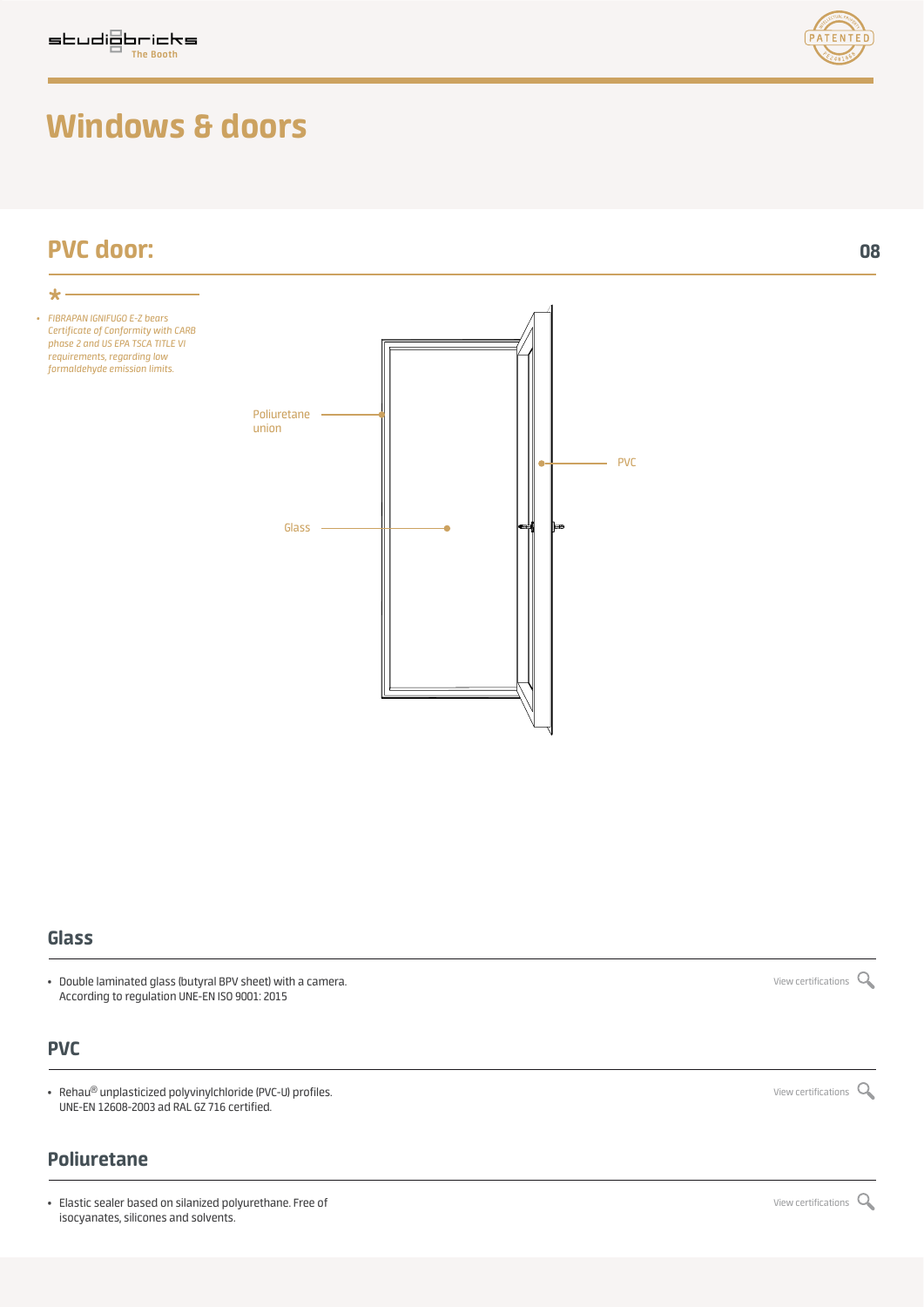

### **Anti-panic full glass door: 09**



### **MDF fiberboard\***

- Lacquered Medium-density fibreboard (MDF). Low formaldehyde emission (CARB2)
- \*Roof/floor rings and beams from made to measure projects can be made of solid pine.

### **Closing system (magnet, handle and hinge)**

• Magnetic closure for a frictionless closing on glass and wood doors  $\sim$ 

- Handle for full glass doors
- Hinge system for full glass door with flush frame facing.

#### **Glass**

• Thermally tempered safety-soda-calcium silicate glass for use in  $\alpha$ building and construction works

### **Lacquer**

• Renner® RAF-P Pigmented. Pigmented Fire Retardant PU System. Class 1 reaction to fire certified system in accordance to DM 06/03/92 UNI9796

[View certifications](https://studiobricksofficesolutions.com/wp-content/uploads/2020/04/mdf-CARB2-cert.pdf) Q

[View certifications](https://studiobricksofficesolutions.com/wp-content/uploads/2019/06/soldevila-cert.pdf) Q

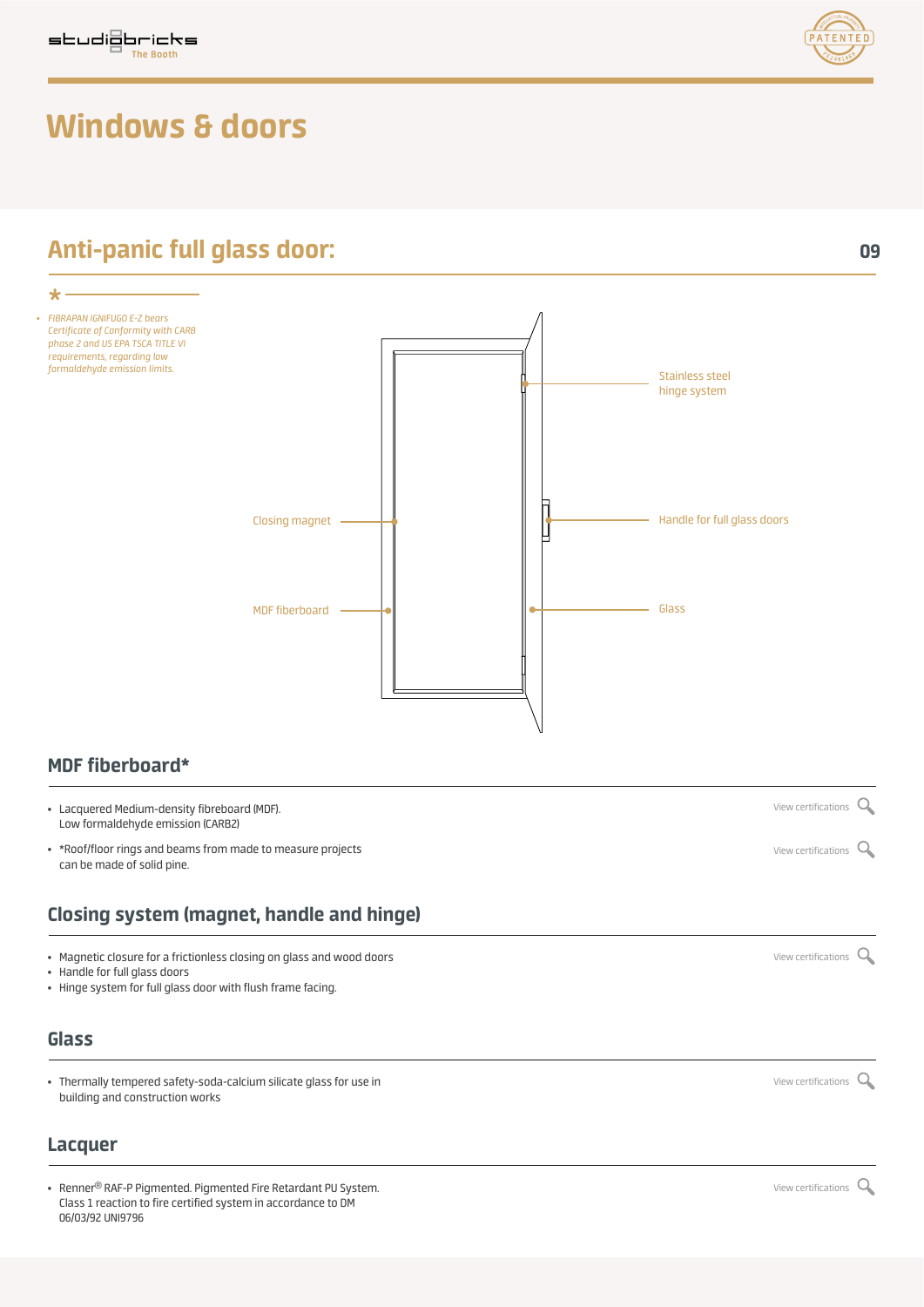

#### **Glass**

• Double laminated glass (butyral BPV sheet) with a camera.  $\sim$ According to regulation UNE-EN ISO 9001: 2015

### **MDF fiberboard\***

• Lacquered Medium-density fibreboard (MDF). *[View certifications](https://studiobricksofficesolutions.com/wp-content/uploads/2020/04/mdf-CARB2-cert.pdf) Q* Low formaldehyde emission (CARB2)

### **Alluminium**

• Extruded aluminum profiles according to European standards  $\sim$ EN 755-9 and EN 12020. Anodized and/or lacquered.

### **Poliuretane**

• Elastic sealer based on silanized polyurethane. Free of  $\sim$  [View certifications](https://studiobricksofficesolutions.com/wp-content/uploads/2019/06/selladorpolimero-cert.pdf)  $\sim$ isocyanates, silicones, and solvents.

#### **Lacquer**

• Renner® RAF-P Pigmented. Pigmented Fire Retardant PU System. Class 1 reaction to fire certified system in accordance to DM 06/03/92 UNI9796

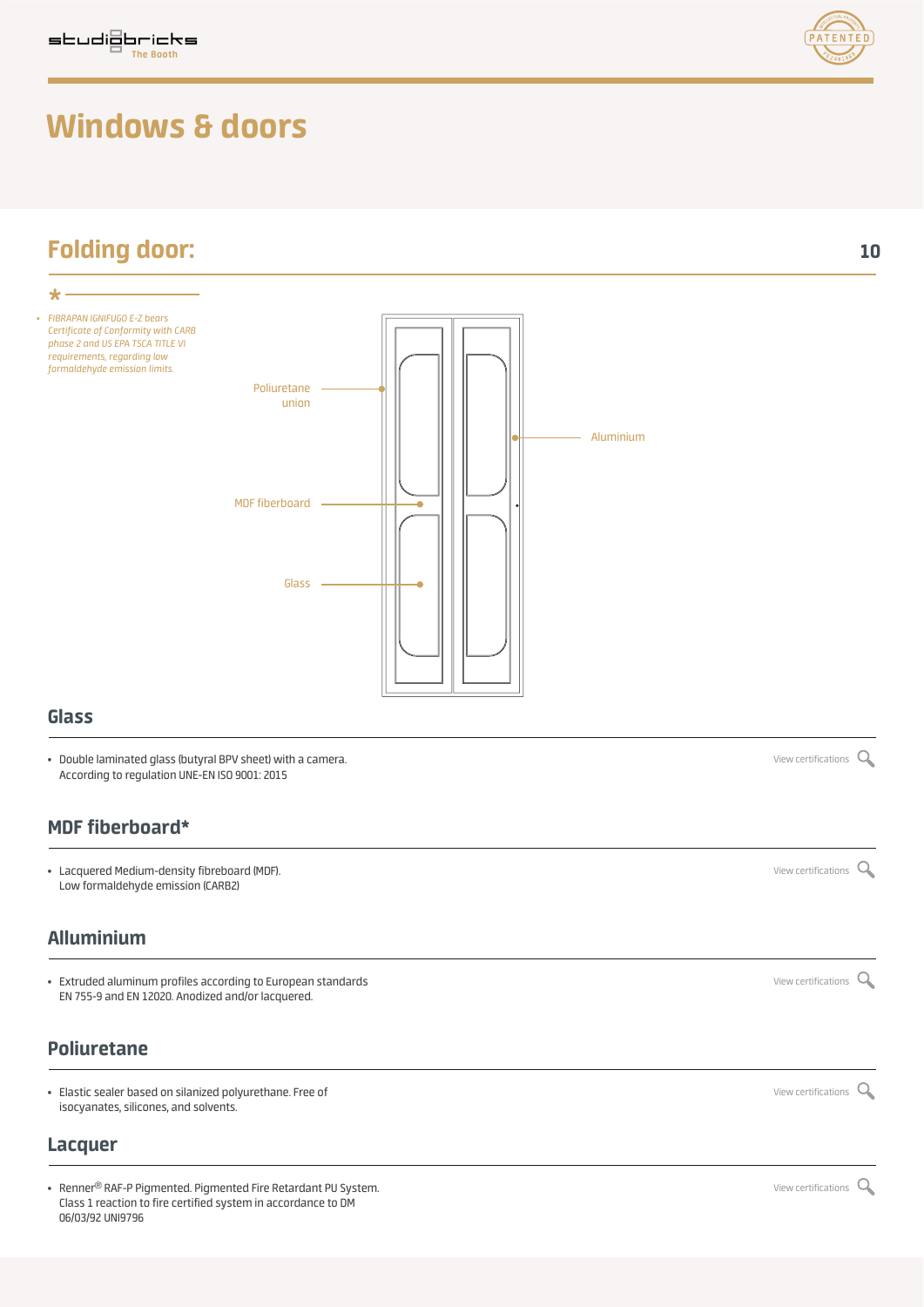



### **Standard sound isolation window: 11**



### **Glass**

• Double laminated glass (butyral BPV sheet) with a camera. [View certifications](https://studiobricksofficesolutions.com/wp-content/uploads/2019/06/grupoNavas-cert.pdf) According to regulation UNE-EN ISO 9001: 2015

### **MDF fiberboard\***

• Lacquered Medium-density fibreboard (MDF).  $\sim$  2007) Wew certifications  $\sim$  [View certifications](https://studiobricksofficesolutions.com/wp-content/uploads/2020/04/mdf-CARB2-cert.pdf)  $\sim$ Low formaldehyde emission (CARB2)

### **Alluminium**

• Extruded aluminum profiles according to European standards  $\sim$ EN 755-9 and EN 12020. Anodized and/or lacquered.

### **Poliuretane**

• Elastic sealer based on silanized polyurethane. Free of  $\sim$ isocyanates, silicones, and solvents.

#### **Lacquer**

• Renner® RAF-P Pigmented. Pigmented Fire Retardant PU System. Class 1 reaction to fire certified system in accordance to DM 06/03/92 UNI9796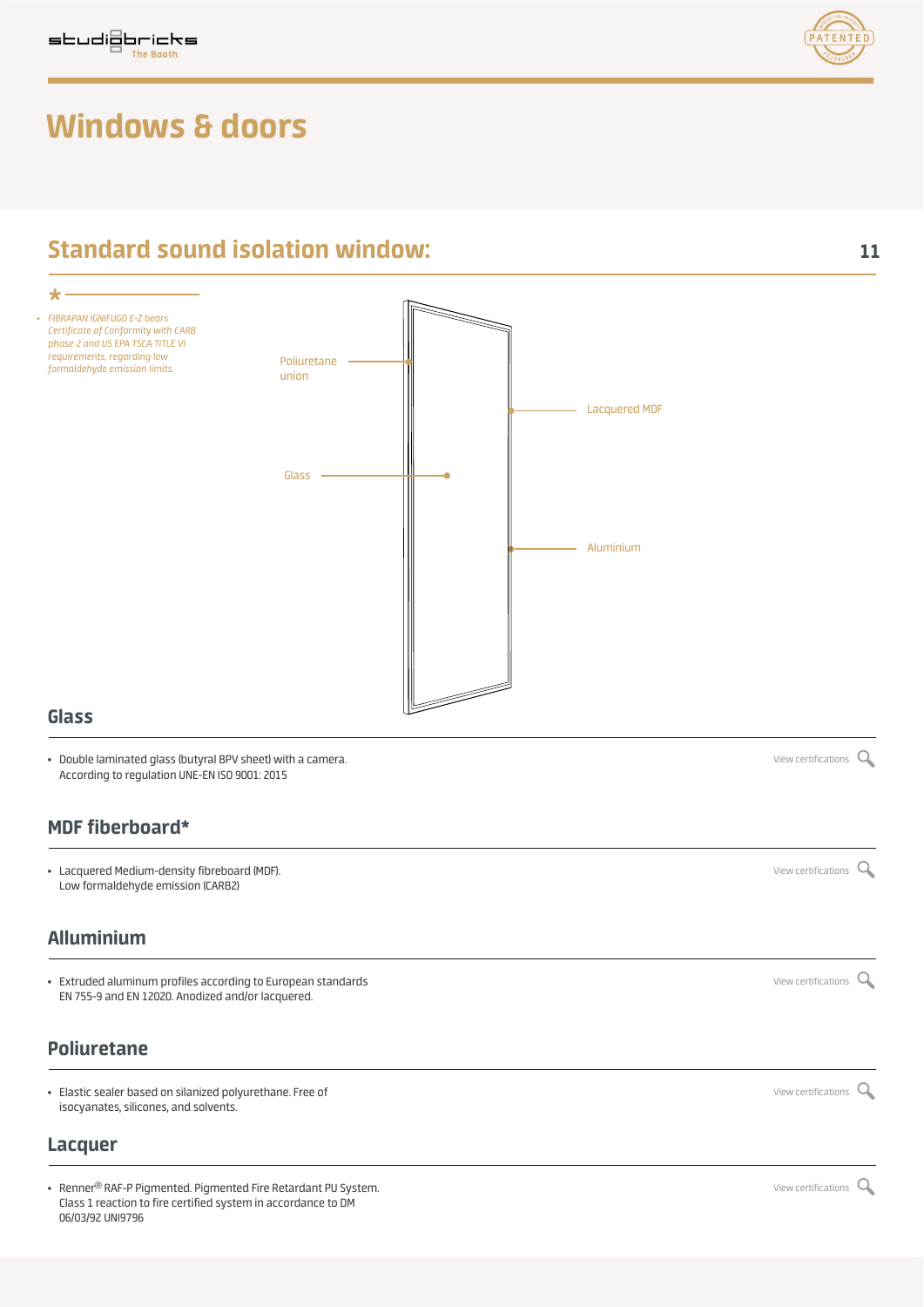### **Interior**



**Inner pannels and desks** 12



### **MDF fiberboard\***

• Lacquered Medium-density fibreboard (MDF). [View certifications](https://studiobricksofficesolutions.com/wp-content/uploads/2020/04/mdf-CARB2-cert.pdf) Low formaldehyde emission (CARB2)

### **Lacquer**

• Renner® RAF-P Pigmented. Pigmented Fire Retardant PU System. Class 1 reaction to fire certified system in accordance to DM 06/03/92 UNI9796

### **White glue**

• Vinyl Acetate Homopolymer  $\sim$ 

### **HPL**

• High pressure decorative laminates (HPL), according to EN  $\sim$ 438-1:2016, EN 438-2:2016, EN 438-4:2016 and EN 438-8:2009

[View certifications](https://studiobricksofficesolutions.com/wp-content/uploads/2019/06/renner-cert.pdf) Q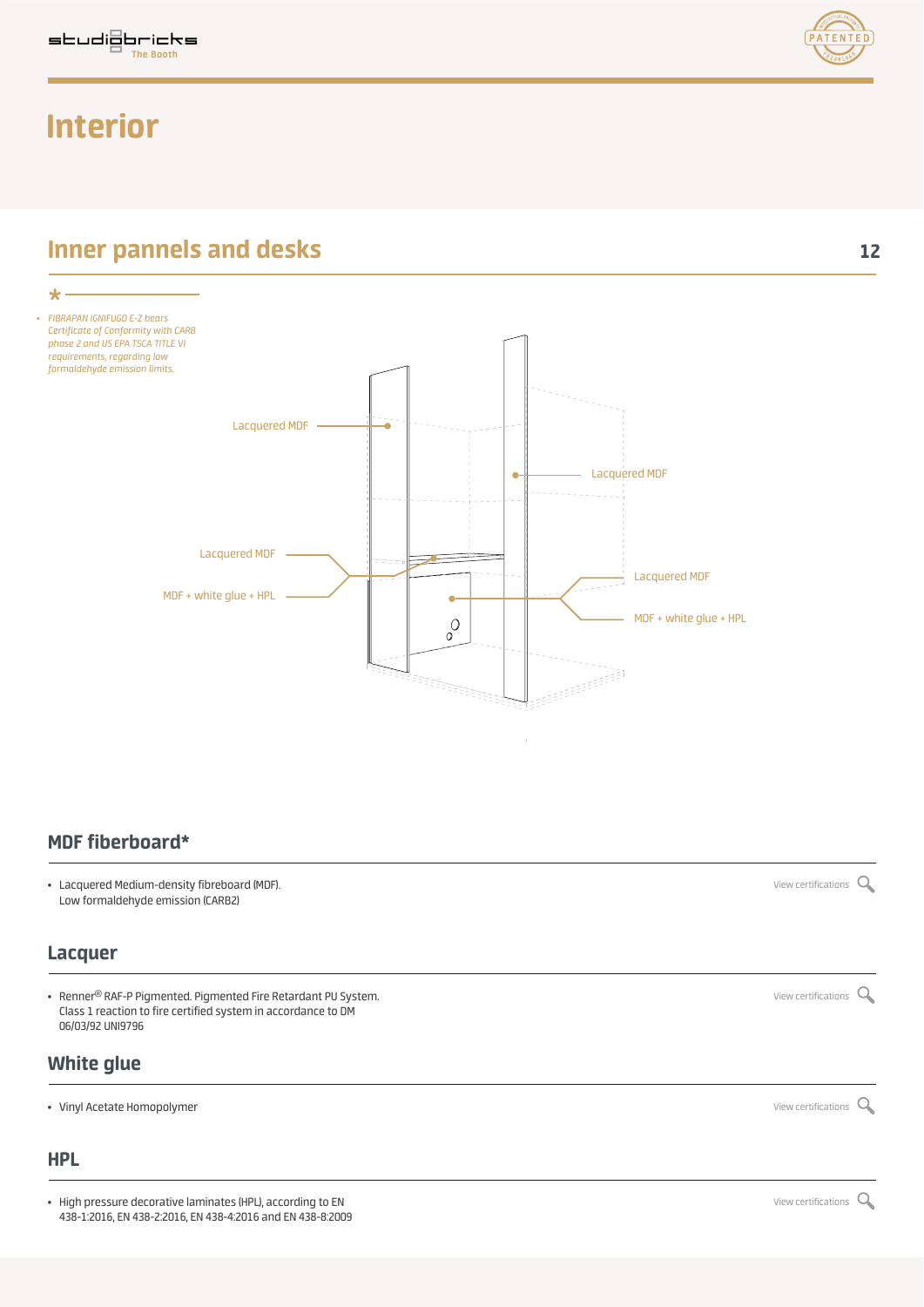### **Interior**



### **MDF fibre boards\***

• Lacquered Medium-density fibreboard (MDF). *[View certifications](https://studiobricksofficesolutions.com/wp-content/uploads/2020/04/mdf-CARB2-cert.pdf)* Q Low formaldehyde emission (CARB2)

### **Recycled PET acoustic absorber panel**

• Lanisor Microporous composite material. [View certifications](https://studiobricksofficesolutions.com/wp-content/uploads/2019/06/lanisor-cert.pdf) 100% Polyester

### **Mounting adhesive**

• Solvent-free base of asbestos and toluene. Classification according to  $\sim$ regulation C.E. No. 1272/2008: H228, H319, H336 and H411

### **White glue**

• Vinyl Acetate Homopolymer  $\alpha$ 

### **Wool felt**

• Felt wool with commercial denomination SC color 100% wool. 3 [View certifications](https://studiobricksofficesolutions.com/wp-content/uploads/2019/09/felt-sept19-cert.pdf)  $\alpha$ mm (DECO3).

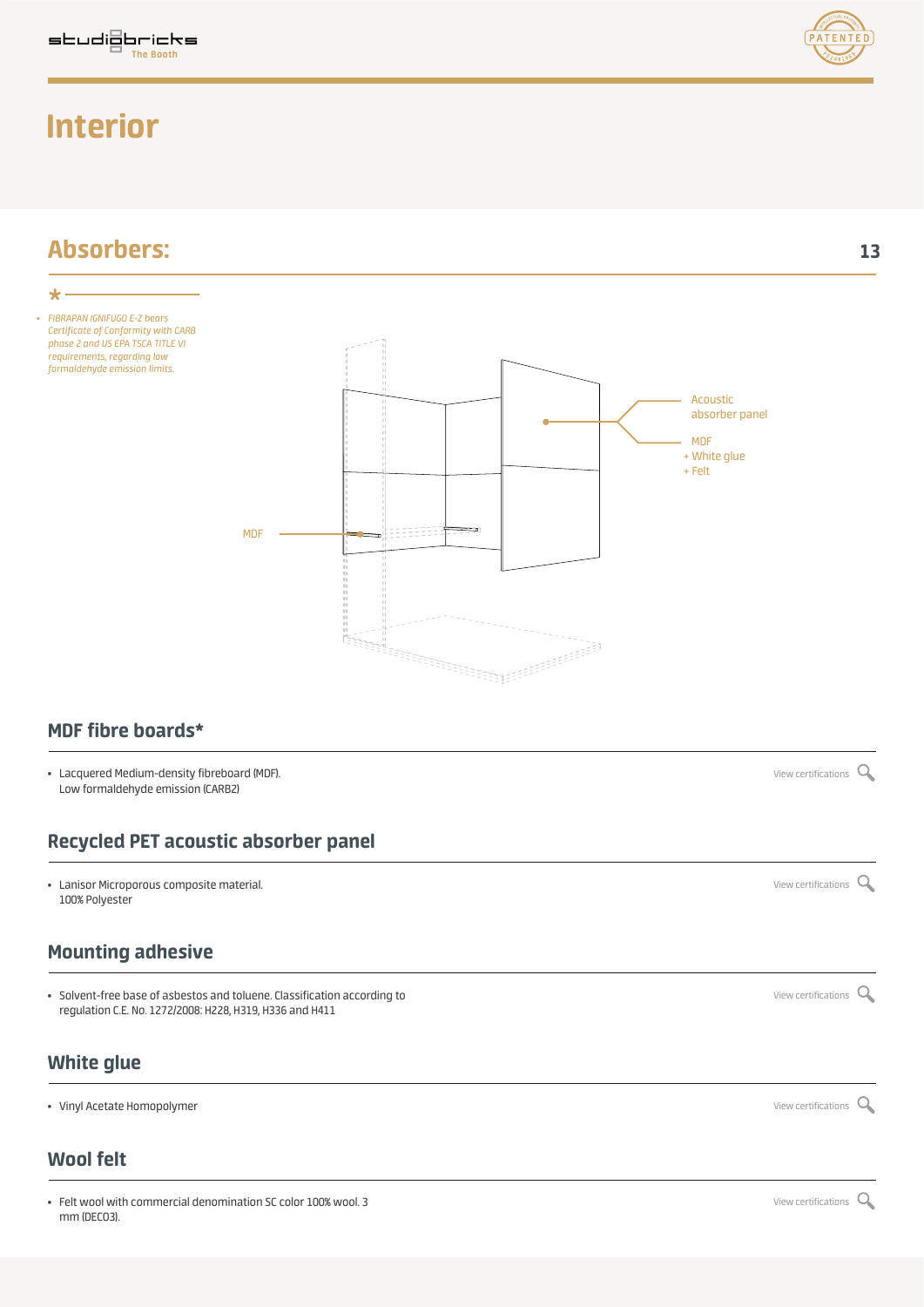# **Interior**





### **MDF fibre boards\***

• Lacquered Medium-density fibreboard (MDF). We would be a state of the state of the [View certifications](https://studiobricksofficesolutions.com/wp-content/uploads/2019/09/EN-FINSA-MDF-IGNIFUGO-CON-CLASIFICACION-11062019.pdf) of the View certifications of the View certifications of the View certifications of the View certifications of the Vi Low formaldehyde emission (CARB2)

### **White glue**

• Vinyl Acetate Homopolymer  $\sim$ 

### **Acoustic agglomerate**

• 20 mm. acoustic agglomerate. [View certifications](https://studiobricksofficesolutions.com/wp-content/uploads/2019/06/acoustic-agglomerate-cert.pdf) Panels of agglomerated polyurethane foam and fibres

### **Ground brick with carpet**

- Reaction to fire: EN 13501-1, Cfl-s1  $\sim$
- Material of surface pile: 100 % polyamide 6 (PA6) fibres, Carrier material: Polypropylene (PP) or Polyester (PES), Back coating: Woven textile backing of PP or PES.